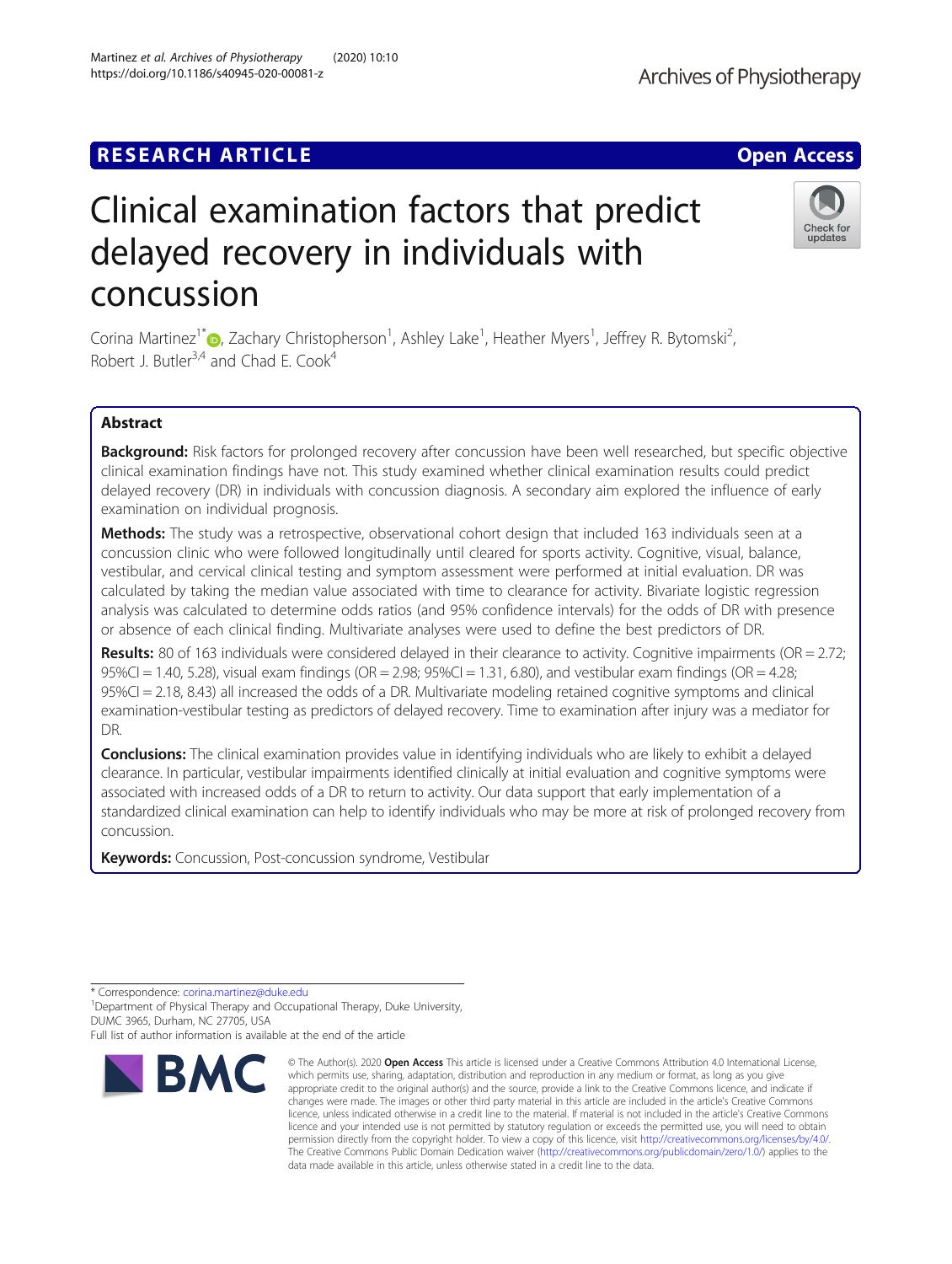# Background

The incidence of sports-related concussion (SRC) in high school and collegiate athletes is reported to be 0.11 and 0.28, respectively, per 1000 athlete-exposures, a number that has steadily risen over the last decade [\[1](#page-6-0)]. This accounts for an estimated 1.6 to 3.8 million concussions annually [[2\]](#page-6-0) and equates to approximately 5% of the total number of injuries across different sports with American football, girls' soccer, boys' soccer, and girls' basketball resulting in the majority of concussion in high school athletes [[1](#page-6-0)]. Of these nearly 4 million concussions, around 300,000 involve youth athletes aged 14–19 [[3\]](#page-6-0), with visits to the emergency department for pediatric sports-related traumatic brain injuries increasing 60% over the previous 10 years [\[4](#page-6-0)].

The majority of individuals who suffer from sportsrelated concussion fully recover within a few days to several weeks [\[5](#page-6-0)]. However, there is a portion of the population who experience symptoms beyond the generally accepted time frame for recovery. Recovery is interpreted as resolution of symptoms and clearance to return to sport activity. This condition is commonly referred to as post-concussion syndrome (PCS), a term used to describe the presence of nonspecific signs and symptoms that are linked to several possible causes that do not necessarily reflect ongoing physiological brain injury [[6\]](#page-6-0). There is a paucity in the literature regarding the time frame for PCS. Williams et al. found that high school athletes tend to report longer symptom recovery than college athletes [[3\]](#page-6-0). A recent 4-year study following NCAA athletes found that most symptoms associated with concussion resolved within 1 week (60.1%); however, 6.2% had a resolution of symptoms of over 4 weeks, and 8.9% of concussions required over 4 weeks before return to play [\[2](#page-6-0)].

A multitude of risk factors for developing PCS have been identified in the literature including severity of initial symptoms, prolonged headache, subjective concentration deficits, female gender, referral to a concussion rehabilitation program, history of prior concussion, dizziness, vestibulo-ocular dysfunction and younger age [[7](#page-6-0)– [15\]](#page-6-0). Others have also reported history of psychological (e.g. depression, anxiety) or neurodevelopmental (e.g. attention-deficit/hyperactivity disorder [ADHD], learning disability [LD]) disorders as risk factors for developing PCS [\[2](#page-6-0), [4,](#page-6-0) [16](#page-6-0)–[18\]](#page-6-0). Most of the research related to determining which athletes will have a resolution of symptoms has been focused on correlations to performance on computerized neuro-cognitive/neuropsychological testing and formal sideline testing [[5,](#page-6-0) [17](#page-6-0)–[20](#page-6-0)], with little attention paid to the relationship between PCS and clinical examination findings.

The clinical examination used to assess concussion is variable based on the preferences and experiences of the clinician because there are no established guidelines on required components. In general, it will consist of the following: a detailed history, neurological examination, cognitive examination including neurocognitive screening, cervical spine screening, balance testing, vestibularocular motor screening, and some form of reaction time testing [\[21](#page-6-0), [22](#page-6-0)]. Prognostic information regarding risk factors is important because it allows clinicians to be more confident in management decisions regarding return to play and gives perspective regarding the potential for delayed recovery. However, little is known about the correlation between clinical examination findings and prolonged recovery.

The timing of former clinical examination following a concussive injury is another factor that has not been well researched. Diagnosis of concussion is typically made acutely by licensed athletic trainers, team physicians, emergency department providers, or urgent care providers using commonly accepted sideline concussion diagnostic tools such as the Sideline Concussion Assessment Tool or the King-Devick Test [\[23,](#page-6-0) [24](#page-6-0)]. Following the acute concussion diagnosis, referral to a licensed healthcare provider is consistently recommended, however the optimal timing for clinical follow-up is not established.

The aim of this study was to examine whether clinical examination results could predict delayed recovery in individuals with concussion symptoms who were seen acutely at a concussion clinic. A secondary aim was to explore the role of early examination and how this influences the prognosis of the individual.

# Methods

# Reporting guidelines

The study used the STrengthening the Reporting of OBservational studies in Epidemiology (STROBE) guidelines for reporting of cohort studies. STROBE is endorsed by a growing number of biomedical journals and aims to improve reporting standards of observational studies [\[25](#page-6-0)].

# Study design

The study was a retrospective, observational cohort design that evaluated subjects after exposure to a clinically diagnosed concussion based on mechanism of injury, symptom report, and clinical presentation as defined by the international consensus statement on concussion in sport [\[23\]](#page-6-0). Follow-up data were captured at a number of time-points including baseline (post-exposure), followup and discharge. The study protocol (ID Pro00058398) was approved by the institutional review board at the medical center where the study was conducted.

# Setting

All data were captured at a sports concussion clinic that operates within the Duke Sports Sciences Institute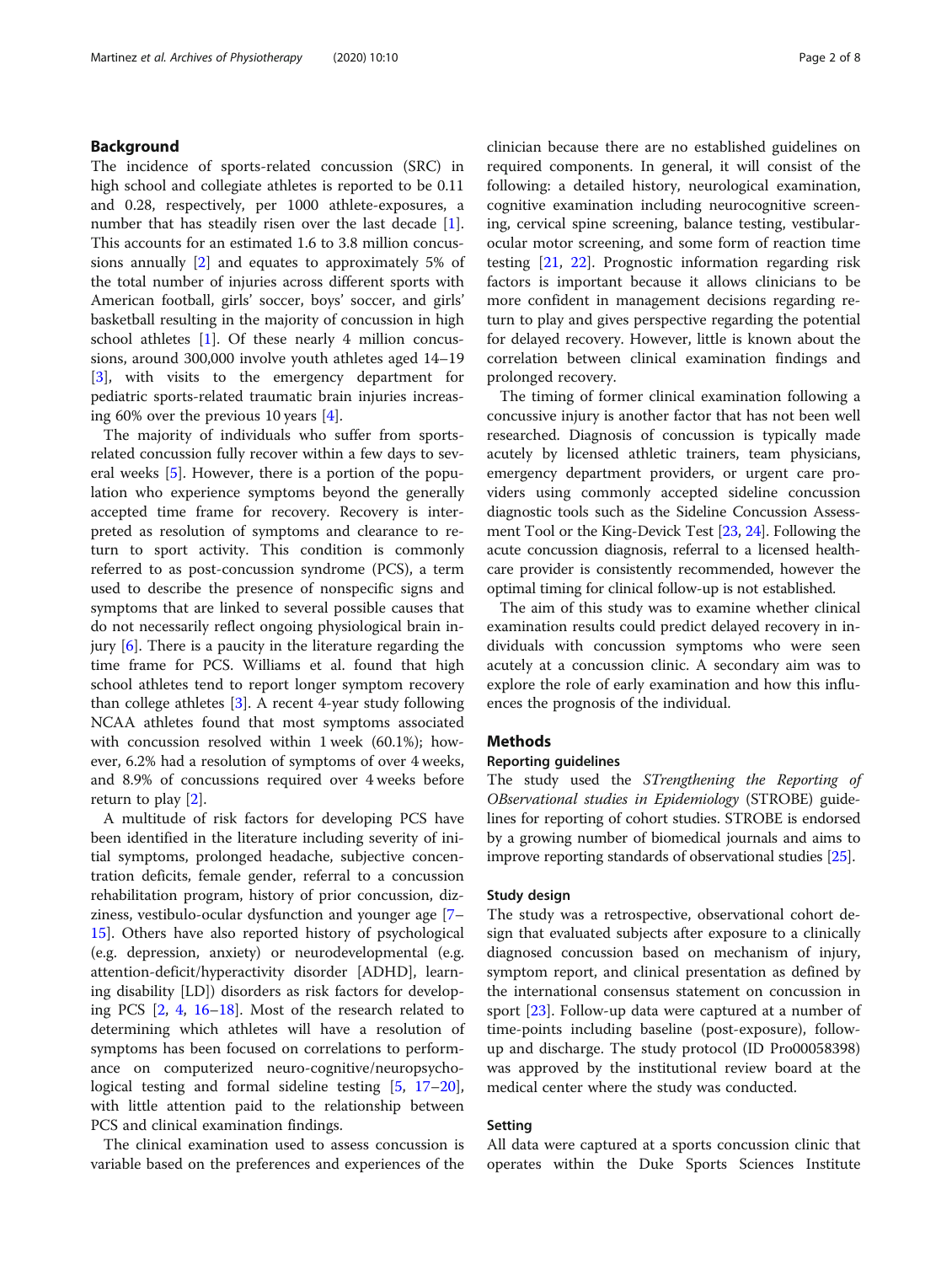(DSSI). The DSSI is a multidisciplinary facility with medical and rehabilitation management options for sports related injury and non-injury management. The concussion clinic is staffed by four primary care sports medicine physicians trained in concussion management. All individuals with concussion were evaluated by one of these physicians and clinical decision making was based on established protocols supported by the literature. The evaluation required the individual to complete subjective questionnaires including the Post-Concussion Symptom Scale, The Neck Disability Index, and the Dizziness Handicap Index. The clinical examination was comprised of standardized concussion tests including the Standardized Assessment of Concussion (SAC) for cognitive assessment, King-Devick Test for visual assessment, Vestibular-Ocular Motor Screen (VOMS) for visual (smooth pursuit and convergence) and vestibular (saccades, VOR, VMS) assessment, and the Balance Error Scoring System (BESS) for balance assessment. Cervical testing was considered positive if neck pain was present at rest, with palpation, or with active motion. Standard clinical concussion care was provided to all individuals based on their initial presentation.

# **Participants**

Participants included 163 adolescent and college aged individuals who self-presented or were referred for evaluation at the sports concussion clinic at the Duke Sports Sciences Institute between July 1, 2013 and January 1, 2015. Eligibility required a medical diagnosis of sports-related concussion and the willingness to receive a battery of questionnaires, examinations, and follow up. Follow up occurred through January 22, 2015 as indicated by standard of care.

Table 1 Clinical examination tests utilized at initial evaluation

| System    | Assessment Method                                                                                                                                                                                                                                                                   | Abnormal<br>Findings                                | Reference                                                                                                                                                                                                                             |
|-----------|-------------------------------------------------------------------------------------------------------------------------------------------------------------------------------------------------------------------------------------------------------------------------------------|-----------------------------------------------------|---------------------------------------------------------------------------------------------------------------------------------------------------------------------------------------------------------------------------------------|
| Cognitive | Standardized Assessment of Concussion (SAC)                                                                                                                                                                                                                                         | Score $<$ 26, mean<br>score 26.6 (1996<br>McCrea)   | McCrea M, Kelly J, Randolph C. Standardized Assessment<br>of Concussion (SAC): Manual for Administration, Scoring<br>and Interpretation. Waukesha, WI: CNS Inc.; 1996.                                                                |
| Cervical  | Active ROM<br>Palpation of spinous processes and musculature                                                                                                                                                                                                                        | Pain<br>Decreased ROM                               |                                                                                                                                                                                                                                       |
| Visual    | King-Devick (KD)                                                                                                                                                                                                                                                                    | Symptom<br>provocation<br>during test               | Galetta KM, Barrett J, Allen M, et al. The King-Devick test as<br>a determinant of head trauma and concussion in boxers<br>and MMA fighters. Neurology. 2011;76 (17):1456-1462. doi:<br>https://doi.org/10.1212/WNL.0b013e31821184c9. |
| Balance   | Balance Error Scoring System (BESS)                                                                                                                                                                                                                                                 | $Score > 19$ .<br>normal scores<br>$12.03 \pm 7.34$ | Guskiewicz KM. Postural stability assessment following<br>concussion: One piece of the puzzle. Clin J of Sport Med.<br>2001;11 (3):182-189.                                                                                           |
|           | Vestibular Vestibular Oculomotor Screen (VOMS):<br>(1) smooth pursuit, (2) horizontal and vertical saccades*,<br>(3) near point of convergence (NPC) distance, (4)<br>horizontal vestibular ocular reflex (VOR)*, and (5) visual<br>motion sensitivity (VMS)<br>*Performed for 10 s | Symptom<br>provocation with<br>any of the tests     | Mucha A, Collins MW, Elbin RJ, et al. A Brief Vestibular/<br>Ocular Motor Screening (VOMS) Assessment to Evaluate<br>Concussions: Preliminary Findings. Am J Sports Med. 2014;<br>42:2479-2486.                                       |

# Variables

Descriptive characteristics included age, sex, Neck Disability Index score (NDI), Dizziness Handicap Index score (DHI), Post-Concussion Symptom Scale (PCSS), and time from concussion incident to clinical examination. The NDI is a 10-item questionnaire that identifies the presence of neck pain with daily activities such as personal care, reading, lifting, driving, sleeping, and work and is scored as a percentage disability  $[26]$  $[26]$ . The DHI asks the subject to rate self-perceived dizziness or imbalance difficulties during 25 daily activities which may be impacted by vestibular involvement [\[27](#page-7-0)]. The Post-Concussion Symptom Scale is a subjective rating of the severity of 22 common post-concussive symptoms scored on a 7 point (Likert) scale with the maximum value being 132. The PCSS is a commonly used selfassessment rating of concussion symptoms that has been shown to be predictive of concussive injuries. The symptoms on the PCSS can be categorized into 4 domains which include physical, cognitive, emotional, and sleep disturbances [\[28,](#page-7-0) [29\]](#page-7-0).

Predictor variables included the presence or absence of 1) headache, 2) dizziness, 3) neck pain, 4) cognitive impairments, 5) photophobia, 6) phonophobia, and 7) vision disturbances as a primary symptom. The above variables were determined by subjective history taken at the beginning of the evaluation and were considered positive if individual endorsed presence of the symptom during the acute phase of the concussion. Predictors also included a series of standard clinical examinations for cognitive testing, cervical screening, visual testing, balance testing, and vestibular testing (Table 1). Clinical examination data were calculated as 'positive' or 'negative'. An additional predictor was "time to examination",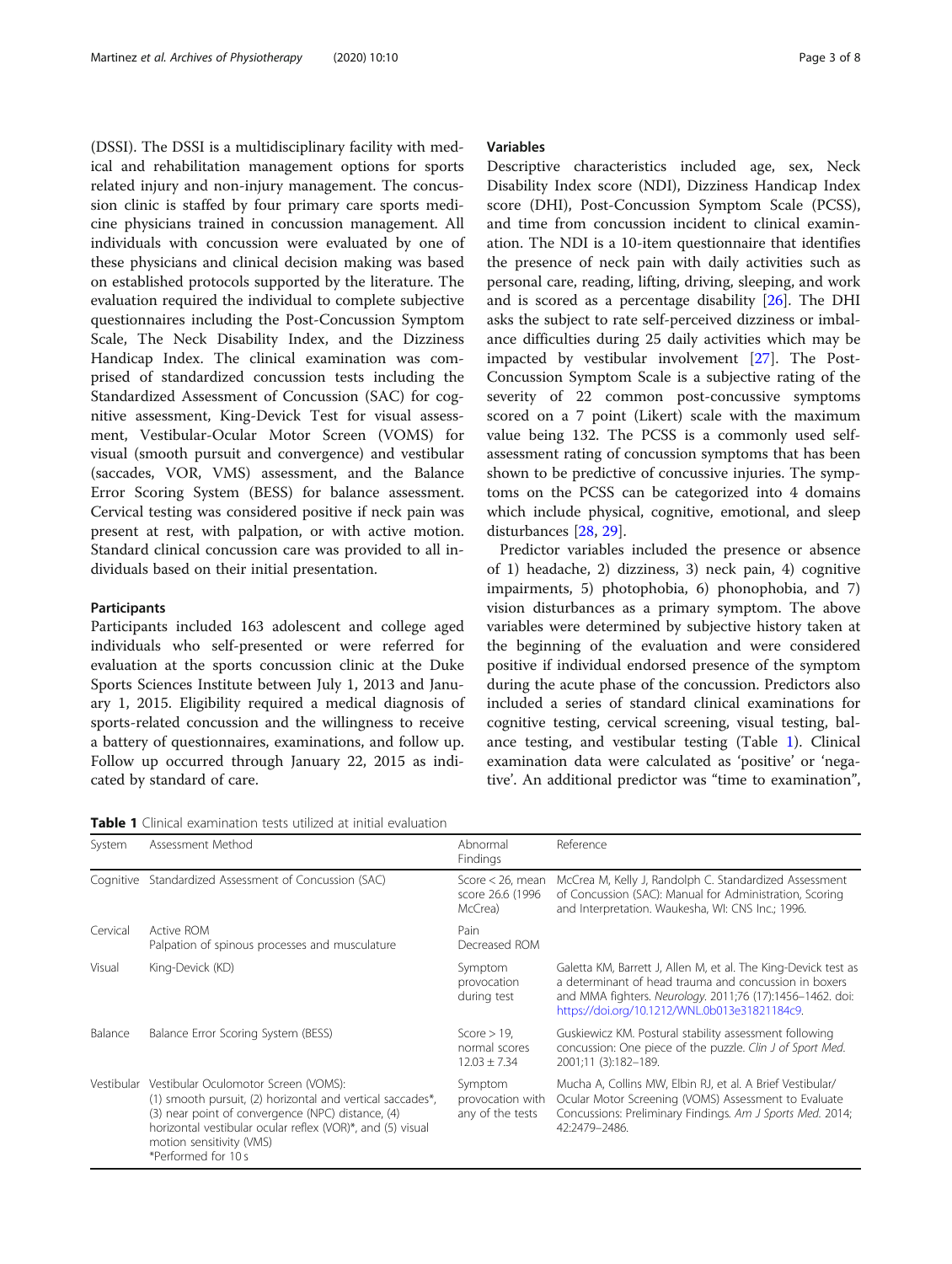which was the difference between the first examination date and the original injury date. Time to examination was dichotomized by median values to improve the understanding of the analyses and to examine the necessity of a sub-classification of time to examination.

The outcome variable for this study was time to clearance. Time to clearance was calculated by subtracting the numbers of days from the date of clearance by the date of examination. The resulting value was in 'days'. Time to clearance was dichotomized by median values to improve the understanding of the analyses and to create odds ratios for each predictor variable. Those with days above the median were defined as "delayed recovery" whereas those with days below the median were defined as "non-delayed recovery".

# Bias

To decrease risk of bias the statistician was different than the clinicians and database stewards of the study.

# Study size

For simple univariate multinomial or logistic regression, Homer and Lemeshow have recommended a minimum observation-to-variable ratio of 10:1, but cautioned that a number this low will likely overfit a model [\[30](#page-7-0)]. Their preferred observation-to-variable ratio is 20:1 for the multivariate modeling, thus an appropriate number for multivariate modeling would range 120 to 240 if all predictor variables were eligible for the final analysis [[30\]](#page-7-0).

# Statistical methods

All analyses were performed using SPSS version 20.0 (IBM Corp. Armonk, NY, USA). Subject characteristics, including means, standard deviations, and frequencies were reported for age, gender, disability, dizziness, symptom statuses and time to examination. Descriptive characteristics were reported in raw values. All patient report data were categorized as present or absent.

Univariate logistic regression analyses were performed for each of the predictor variables using the outcome variable of time to clearance. Nuisance variables for history of concussion, LD/ADHD and migraines were included in each regression. Logistic regression analysis was used because the pass rates were not normally distributed, could not be appropriately log-transformed, and failed to meet the assumptions of a linear regression analysis. For each univariate analysis, individual P-values, odds ratios (ORs) and 95% confidence intervals (CIs), were reported.

Associations in the univariate analyses with P-values ≤0.05 were considered in a distinct hierarchical multivariate predictive model which included the full sample. After assessment of collinearity, multivariate analyses (backwards stepwise regression) were used to define the best predictors of delayed recovery. Secondary analyses included multivariate modeling for two subgroups: 1) delayed time to examination and 2) early time to examination, to determine the influence of examination timing on predictive outcomes.

# Availability of data and materials

The datasets analyzed during the current study are not publicly available due to institutional restrictions regarding the accessibility of private health information. A limited dataset, with HIPAA identifiers removed, may be available from the corresponding author on reasonable request.

# Results

# Participants

The sample was mostly younger (mean age  $= 16.2$  SD  $=$ 3.63) males (65%), who most frequently were seen after a direct hit to the head (55.3%) and most commonly included American football players (33.1%). The mean time from injury to examination in days was  $10.4$  (SD = 27.2), range 0 to 256 days  $(Q1 = 2; \text{ med } = 4; Q3 = 7.5)$ . The mean time from injury to clearance (in days) was 29.63 (SD = 97.93), range  $0-422$  days (Q1 = 4; med = 9; Q3 = 20). The study included 163 individuals who were initially seen for their concussion in the 2014 calendar year and tracked until full resolution of their concussion symptoms. Eighty (80) were considered delayed in their clearance to activity taking 29 days or more to recover from their concussion. Those with delayed clearance to activity also had longer days between injury and examination (Table [2](#page-4-0)).

# Main results

Univariate analyses identified statistically significant relationships between headache (OR = 3.53; 95%CI = 1.08, 11.47), dizziness (OR = 2.14; 95%CI = 1.13, 4.02), cognitive impairments ( $OR = 2.72$ ;  $95\%CI = 1.40$ , 5.28), clinical examination-cognitive testing  $(OR = 3.52; 95%CI = 1.08,$ 11.48), clinical examination-visual testing (OR = 2.98; 95%CI = 1.31, 6.80), and clinical examination-vestibular testing  $(OR = 4.28; 95\%CI = 2.18, 8.43)$  and delayed return to activity. In all conditions, presence of these symptoms or test findings at initial clinical testing was associated with delayed clearance to activity (Table [3\)](#page-4-0).

Multivariate hierarchical modeling identified the statistically significant relationships between cognitive symptoms  $(OR = 2.78; 95\%CI = 1.29, 5.97)$  and clinical examination-vestibular testing  $(OR = 3.19; 95\%CI = 1.49,$ 6.82) and delayed clearance to activity. In both cases, presence of these findings at initial evaluation was associated with delayed clearance to activity (Table [4](#page-4-0)).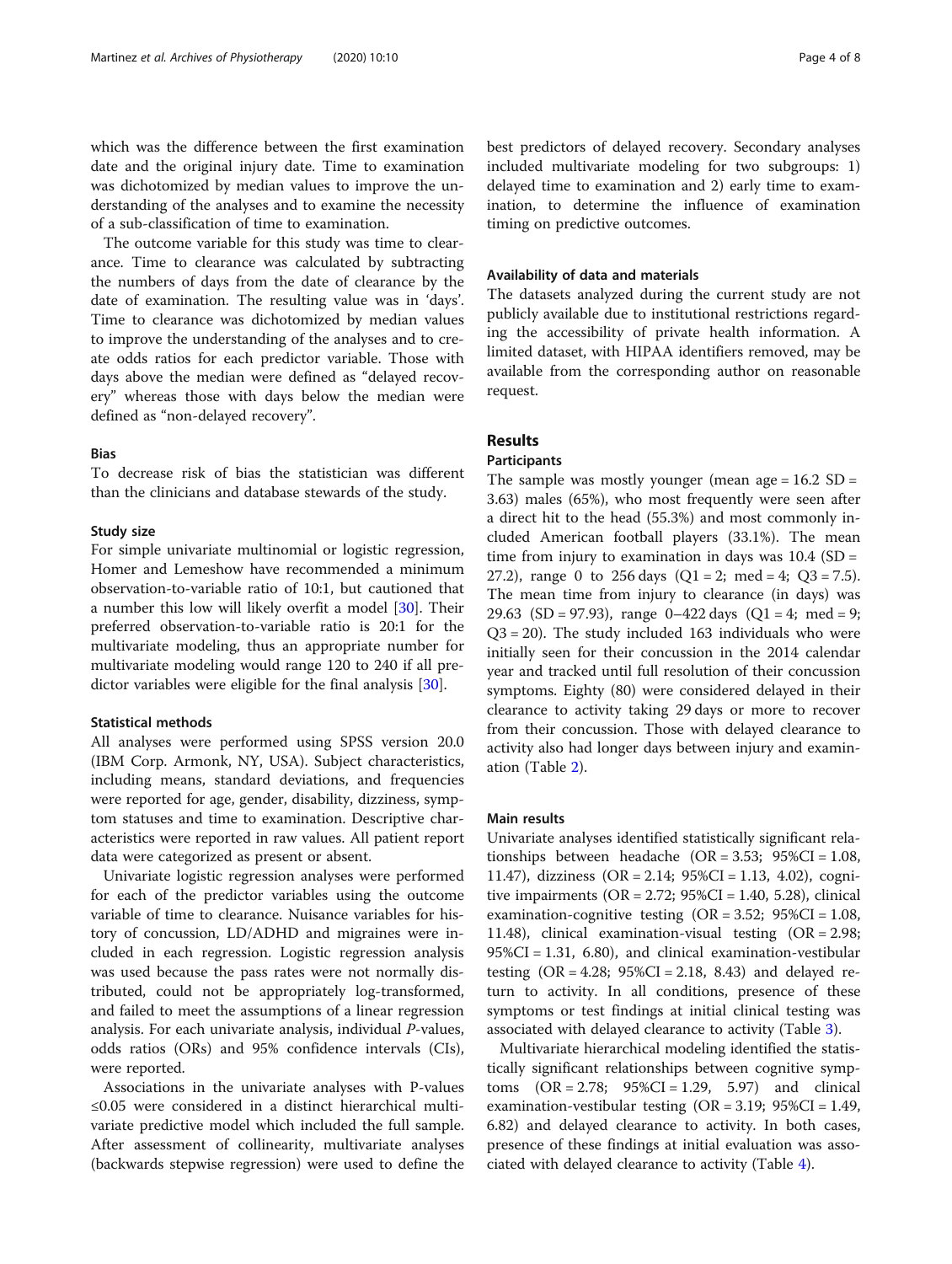| Variables                              | Total<br>Sample               | Individuals with a Delayed<br>Recovery and Clearance | Individuals with a Non-Delayed<br>Recovery and Clearance |
|----------------------------------------|-------------------------------|------------------------------------------------------|----------------------------------------------------------|
| Gender                                 | $57 =$ female<br>$106$ = male | $34$ = Female<br>$46 =$ Male                         | $23$ = Female<br>$60 =$ Male                             |
| Age                                    | 16.25 (3.63)                  | 16.47 (4.36)                                         | 16.02 (2.81)                                             |
| Neck Disability Index Score (%)        | 21.65 (17.81)                 | 21.80 (14.30)                                        | 21.21 (26.23)                                            |
| Dizziness Handicap Inventory Score (%) | 29.62 (19.65)                 | 30.47 (17.97)                                        | 28.00 (25.70)                                            |
| Total Number of Symptoms (out of 22)   | 7.13 (7.06)                   | 9.57(7.38)                                           | 4.70 (5.88)                                              |
| Time from Injury to Examination (days) | 10.40 (27.16)                 | 17.10 (37.43)                                        | 4.07(6.43)                                               |

<span id="page-4-0"></span>**Table 2** Descriptive characteristics of the sample ( $N = 163$ )

# Secondary analyses

Sub-analyses of individuals with fewer days from injury to examination yielded three statistically significant findings in the multivariate modeling. A significant relationship was found between cognitive symptoms ( $OR = 4.90$ ;  $95\%CI = 1.44$ , 16.64), clinical examination-vision (OR = 4.54;  $95\%CI = 1.18$ , 17.71) and clinical examinationvestibular testing  $(OR = 4.49; 95\% CI = 1.34, 15.03)$  and delayed clearance to activity (Table [5](#page-5-0)). There were no significant relationships in the sub-analysis of individuals with longer days from injury to examination (Table [6](#page-5-0)).

#### **Discussion**

The objective of this study was to examine whether clinical examination results were associated with clearance to return to activity in individuals with concussion symptoms who were seen acutely at a concussion clinic. A secondary aim was to explore the role of early

Table 3 Relationship between self-reported clinical symptoms and clinical examination findings and likelihood of delayed outcome<sup>a</sup>

| Variable (symptom)                           | Odd Ratio<br>(95% confidence Interval) | P<br>value |
|----------------------------------------------|----------------------------------------|------------|
| Headache                                     | 3.53 (1.08, 11.47)                     | 0.04       |
| <b>Dizziness</b>                             | 2.14 (1.13, 4.02)                      | 0.02       |
| Neck Pain                                    | 0.99(0.47, 2.01)                       | 0.93       |
| Cognitive impairments                        | 2.72 (1.40, 5.28)                      | < 0.01     |
| Photophobia                                  | 1.10(0.54, 2.21)                       | 0.79       |
| Phonophobia                                  | 1.38 (0.64, 2.98)                      | 0.40       |
| Vision                                       | $0.98$ $(0.45, 2.13)$                  | 0.96       |
| Clinical Examination - Cognitive<br>testing  | 3.52 (1.08, 11.48)                     | 0.04       |
| Clinical Examination - Visual testing        | 2.98 (1.31, 6.80)                      | < 0.01     |
| Clinical Examination - Balance<br>testing    | 2.04 (0.86, 4.81)                      | 0.10       |
| Clinical Examination - Vestibular<br>testing | 4.28 (2.18, 8.43)                      | < 0.01     |
| Clinical Examination - Cervical<br>testing   | $2.03$ (0.95, 4.34)                    | 0.23       |

<sup>a</sup>Control for history of concussion, LD/ADHD, and Migraines ( $N = 163$ )

examination and how this influences the prognosis of the individual. Of the 163 individuals with concussion, 154 (94.4%) were 18 and under. Our data support that the use of selected clinical examination findings to capture specific clinical symptoms can identify the likelihood of a delayed recovery. Further, the strength of these associations appears to be mediated by fewer days between injury and clinical examination.

Symptoms of headache, dizziness, and self-reported cognitive impairments were associated with delayed recovery in the bivariate analysis, whereas only cognitive symptoms were statistically significant in the multivariate findings. Multivariate analysis of sub-sample of patients who had fewer days from injury to examination also found cognitive symptoms to predict delayed recovery. Others have identified the role of cognitive symptoms on delayed recovery  $[8, 31]$  $[8, 31]$  $[8, 31]$ . Brown conducted a prospective cohort study of patients who presented to a Sports Concussion Clinic within 3 weeks of injury and found from the variables assessed that total symptom burden at initial visit and cognitive activity level were independently associated with duration of symptoms [\[32](#page-7-0)]. Lau et al. reported that presence of on-field dizziness was associated with an odds ratio of 6.34 of protracted recovery after concussion [[5\]](#page-6-0). This study associated acute dizziness with a 2.11 odds ratio of protracted recovery, but also found that headache and cognitive

Table 4 Multivariate analysis of relationship between selfreported clinical symptoms, clinical examination findings, and delayed outcome likelihood<sup>a</sup>

| Variable (symptom)                   | Odd Ratio (95% confidence<br>Interval) | Р<br>value |
|--------------------------------------|----------------------------------------|------------|
| Headache Symptoms                    | 1.60 (0.43, 5.99)                      | 0.48       |
| Dizziness Symptoms                   | 1.87 (0.87, 4.04)                      | 0.11       |
| Cognitive Symptoms                   | 2.78 (1.29, 5.97)                      | 0.01       |
| Clinical Examination -<br>Cognitive  | 1.68 (0.43, 6.53)                      | 0.45       |
| Clinical Examination - Vision        | 1.77 (0.70, 4.47)                      | 0.23       |
| Clinical Examination -<br>Vestibular | 3.19 (1.49, 6.82)                      | < 0.01     |

<sup>a</sup> Control for history of concussion, LD/ADHD, and Migraines ( $N = 163$ )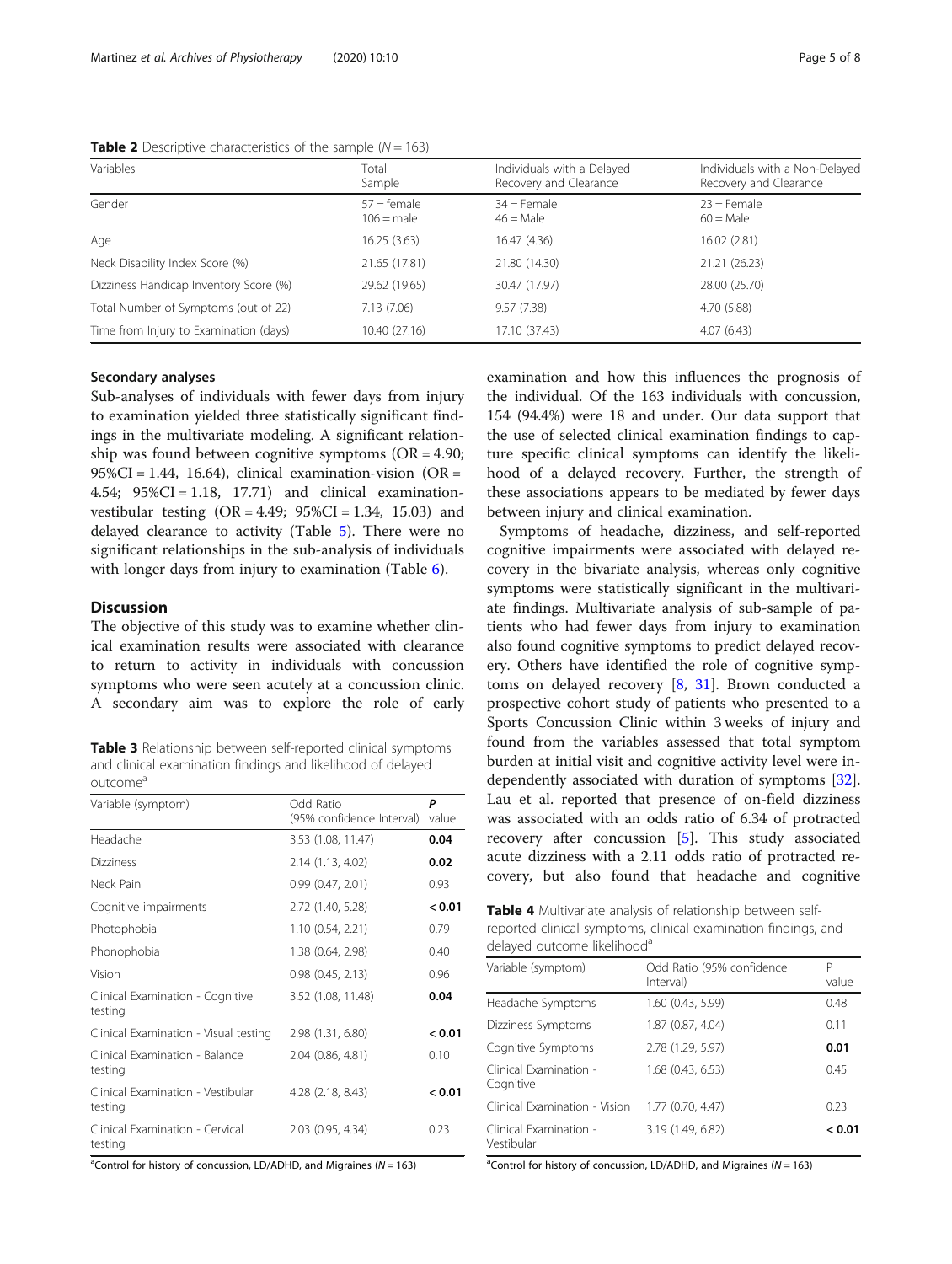<span id="page-5-0"></span>Table 5 Multivariate analysis of sub-sample of patients who had fewer days from injury to examination<sup>a</sup>

| Variable (symptom)                   | Odd Ratio (95% confidence<br>Interval) | P<br>value |
|--------------------------------------|----------------------------------------|------------|
| Headache Symptoms                    | 1.35 (0.12, 14.38)                     | 0.80       |
| Dizziness Symptoms                   | 1.74 (0.54, 5.62)                      | 0.35       |
| Cognitive Symptoms                   | 4.90 (1.44, 16.64)                     | 0.01       |
| Clinical Examination -<br>Cognitive  | 1.26 (0.19, 8.23)                      | 0.81       |
| Clinical Examination - Vision        | 4.54 (1.18, 17.51)                     | 0.03       |
| Clinical Examination -<br>Vestibular | 4.49 (1.34, 15.03)                     | 0.02       |

<sup>a</sup>Analyzing the relationship between report of clinical symptoms and clinical examination findings and the likelihood of a delayed outcome  $(N = 86)$ 

impairments had increased likelihood of delayed clearance with odds ratios of 3.48 and 3.65 respectively.

The clinical examination findings during cognitive testing, visual testing, and vestibular testing were associated with delayed recovery in the bivariate analysis, whereas only vestibular symptoms were statistically significant in the multivariate findings. Visual and vestibular examination findings were both statistically significant in the sub-analyses involving early examination after injury. Few others have studied the relationship between visual symptoms and delayed recovery. Heitger et al. compared 36 patients at 3–5 months with post concussive syndrome following a mild closed head injury to a cohort with normal recovery and found the post concussive syndrome group performed worse on antisaccades, self-paced saccades, memory-guided sequences and smooth pursuit [\[33\]](#page-7-0). Maruta et al. looked at the presence of cognitive deficits in adults with persistent symptoms after a concussion and found they demonstrated increased gaze position error variability on visual tracking following an attention demanding task [\[34](#page-7-0)]. There is also paucity in the literature looking at the

Table 6 Multivariate analysis of sub-sample of patients who had extended (longer) days from injury to examination<sup>a</sup>

| Variable (symptom)                   | Odd Ratio (95% confidence<br>Interval) | P<br>value |
|--------------------------------------|----------------------------------------|------------|
| Headache Symptoms                    | 0.74(0.09, 5.58)                       | 0.77       |
| Dizziness Symptoms                   | 2.41 (0.73, 7.93)                      | 0.15       |
| Cognitive Symptoms                   | 1.86 (0.61, 5.84)                      | 0.27       |
| Clinical Examination -<br>Cognitive  | 3.40 (0.31, 36.96)                     | 0.32       |
| Clinical Examination - Vision        | 0.65(0.16, 2.63)                       | 0.54       |
| Clinical Examination -<br>Vestibular | 3.11 (0.91, 10.68)                     | 0.07       |

<sup>a</sup>Analyzing the relationship between report of clinical symptoms and clinical examination findings and the likelihood of a delayed outcome ( $N = 77$ )

relationship between vestibular symptoms as predictors of delayed recovery follow concussion [[35](#page-7-0)]. Zhou and Brodsky conducted a case series chart review of 42 pediatric patients with balance and/or vestibular complaints following sports-related concussions and found that 90% of the children with protracted dizziness or imbalance following sports-related concussion had at least one abnormal finding with the most frequent deficit found in dynamic visual acuity testing [[36](#page-7-0)].

Current literature has looked at the role of timing in concussion management specific to removal from play and incidence of delayed recovery, but there are no reports of how time to clinical evaluation is associated with delayed recovery. Asken et al. conducted a crosssectional study of 97 athletes who sustained a sportrelated concussion and grouped them into immediate removal from activity or delayed removal from activity and found athletes in the latter group averaged 4.9 more days missed than those is the immediate removal group [\[37](#page-7-0)]. With respect to prognosis, the current findings support the importance of early examination after injury in mitigating a delayed recovery.

The current authors found that early examination had a mediating effect on the predictors and outcome variables. Interestingly, there were no predictors in the sample of patients who were involved in a later examination that were associated with delayed recovery. Past findings of studies that have failed to identify predictors may have been influenced by the sample of the patients and whether the individuals were seen earlier versus later following injury.

#### **Limitations**

The study design as a retrospective analysis is one limitation. For this study, delayed recovery was associated with time to clearance. Delayed recovery was defined as individuals who took longer than the median value of time to clearance and not a clinically defined time point such as 14 days. To increase the understanding of the analysis, time to clearance was categorized by median values. Timing to clearance is a variable that is notably influenced by outside factors; factors that may not be related to the symptoms of the patient such as 1) physician variability, 2) access to care, 3) the nature of the activity that is needed for clearance, 4) psychosocial components related to return to school/sport. Further, the study used multiple providers which could influence the interpretation of clinical exams and consistency of performance of exams. Lastly, there may be consistency issues when reporting the presence of acute symptoms as the reliability of the report depends on the person completing the forms as well as the length of time from injury to evaluation.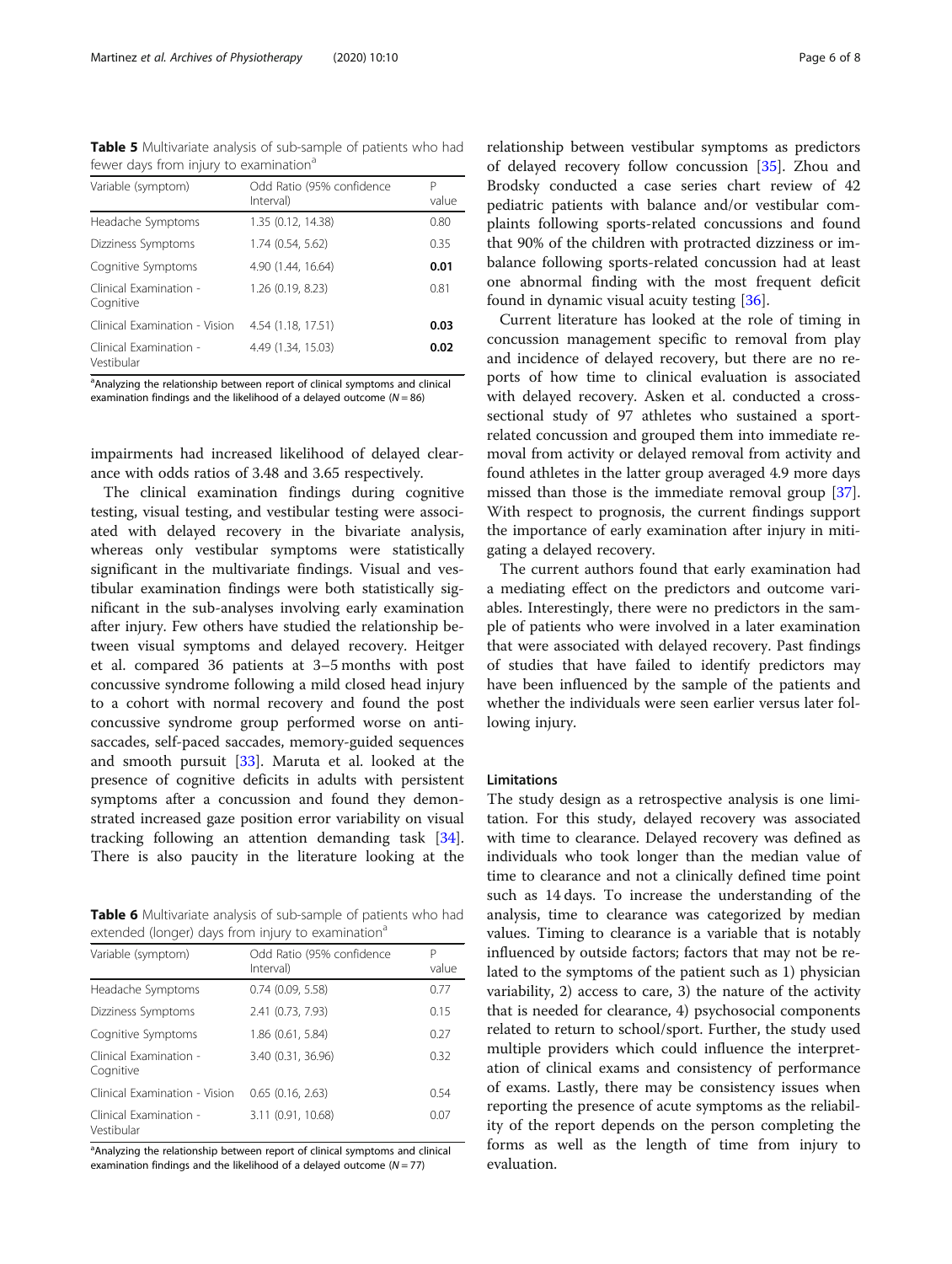# <span id="page-6-0"></span>Conclusions

Selected symptoms and a standardized clinical examination provide value in identifying individuals who are likely to exhibit a delayed recovery. In particular, a positive finding during vestibular testing and presence of cognitive impairments identified at initial evaluation were associated with increased odds of a delayed clearance to return to activity. Our data also support the mediating influence of time to examination. Prognosis of delayed recovery may have greater utility when symptoms are captured and tests are performed early after onset of injury.

#### Acknowledgements

The authors would like to acknowledge the physicians and physical therapists of the Duke Sports Concussion Clinic for their clinical expertise in the management of concussion injuries.

# Authors' contributions

CM assisted with the conception and design of the study, performed data acquisition and was a major contributor in writing the manuscript. ZC was a major contributor in writing the manuscript. AL contributed to multiple revisions of the manuscript during the writing process. HM provided research support for the design of the study and was critical in obtaining IRB approval for the study. JB contributed to the conception, interpretation, and revision of the manuscript. RB and CC analysed and interpreted the data. All authors read and approved the final manuscript.

#### Funding

This study was performed without the assistance from any funding sources or grants.

#### Availability of data and materials

The datasets analysed during the current study are not publicly available due to institutional restrictions regarding the accessibility of private health information. A limited dataset, with HIPAA identifiers removed, may be available from the corresponding author on reasonable request.

#### Ethics approval and consent to participate

The study was a retrospective, observational cohort design that evaluated subjects after exposure to a medically diagnosed concussion. The study was approved by the Duke University institutional review board. Due to the retrospective nature of the study, consent to participate was not obtained.

#### Consent for publication

Not applicable.

#### Competing interests

Dr. Chad Cook is an editor for well-known research journals. Additionally, Dr. Cook receives paid royalties for his published videos and books. The results of this study do not constitute endorsement by the ACSM. The authors declare that the results of this study are presented clearly, honestly, and without fabrication, falsification, or inappropriate data manipulation. The remaining authors declare no competing interests.

#### Author details

<sup>1</sup>Department of Physical Therapy and Occupational Therapy, Duke University, DUMC 3965, Durham, NC 27705, USA. <sup>2</sup>Department of Orthopedics, Duke University, Durham, NC, USA. <sup>3</sup>St Louis Cardinals, St. Louis, MO, USA. <sup>4</sup>Division of Physical Therapy, Department of Orthopedics, Duke University, 2200 W. Main Street, Durham, NC 27708, USA.

#### Received: 11 June 2019 Accepted: 8 May 2020 Published online: 26 May 2020

#### References

1. Daneshvar DH, Nowinski CJ, McKee AC, Cantu RC. The epidemiology of sport-related concussion. Clin Sports Med. 2011;30(1):1–17.

- 2. Wasserman EB, Kerr ZY, Zuckerman SL, Covassin T. Epidemiology of sportsrelated concussions in National Collegiate Athletic Association athletes from 2009-2010 to 2013-2014: symptom prevalence, symptom resolution time, and return-to-play time. Am J Sports Med. 2016;44(1):226–33.
- 3. Williams RM, Puetz TW, Giza CC, Broglio SP. Concussion recovery time among high school and collegiate athletes: a systematic review and metaanalysis. Sports Med. 2015;45(6):893–903.
- 4. Thomas DG, Apps JN, Hoffmann RG, McCrea M, Hammeke T. Benefits of strict rest after acute concussion: a randomized controlled trial. Pediatrics. 2015;135(2):213–23.
- 5. Lau BC, Collins MW, Lovell MR. Sensitivity and specificity of subacute computerized neurocognitive testing and symptom evaluation in predicting outcomes after sports-related concussion. Am J Sports Med. 2011;39(8): 1209–16.
- 6. Leddy JJ, Baker JG, Willer B. Active rehabilitation of concussion and postconcussion syndrome. Phys Med Rehabil Clin N Am. 2016 May 31;27(2):437–54.
- 7. Bock S, Grim R, Barron TF, et al. Factors associated with delayed recovery in athletes with concussion treated at a pediatric neurology concussion clinic. Childs Nerv Syst. 2015;31(11):2111–6.
- 8. Corbin-Berrigan LA, Gagnon I. Postconcussion symptoms as a marker of delayed recovery in children and youth who recently sustained a concussion: a brief report. Clin J Sport Med. 2017;27(3):325–7.
- 9. Ellis MJ, Cordingley D, Vis S, Reimer K, Leiter J, Russell K. Vestibulo-ocular dysfunction in pediatric sports-related concussion. J Neurosurg Pediatr. 2015;16(3):248–55.
- 10. Field M, Collins MW, Lovell MR, Maroon J. Does age play a role in recovery from sports-related concussion? A comparison of high school and collegiate athletes. J Pediatr. 2003;142(5):546–53.
- 11. Guskiewicz KM, McCrea M, Marshall SW, et al. Cumulative effects associated with recurrent concussion in collegiate football players: the NCAA concussion study. JAMA. 2003;290(19):2549–55.
- 12. Howell DR, Mannix RC, Quinn B, Taylor JA, Tan CO, Meehan WP 3rd. Physical activity level and symptom duration are not associated after concussion. Am J Sports Med. 2016;44(4):1040–6.
- 13. Lau BC, Kontos AP, Collins MW, Mucha A, Lovell MR. Which on-field signs/ symptoms predict protracted recovery from sport-related concussion among high school football players? Am J Sports Med. 2011;39(11):2311–8.
- 14. Makdissi M, Darby D, Maruff P, Ugoni A, Brukner P, McCrory PR. Natural history of concussion in sport: markers of severity and implications for management. Am J Sports Med. 2010;38(3):464–71.
- 15. Silverberg ND, Gardner AJ, Brubacher JR, Panenka WJ, Li JJ, Iverson GL. Systematic review of multivariable prognostic models for mild traumatic brain injury. J Neurotrauma. 2015;32(8):517–26.
- 16. Meares S, Shores EA, Taylor AJ, et al. The prospective course of postconcussion syndrome: the role of mild traumatic brain injury. Neuropsychology. 2011;25(4):454–65.
- 17. Miller JH, Gill C, Kuhn EN, et al. Predictors of delayed recovery following pediatric sports-related concussion: a case-control study. J Neurosurg Pediatr. 2016;17:491–6.
- 18. Waljas M, Iverson GL, Lange RT, et al. A prospective biopsychosocial study of the persistent post-concussion symptoms following mild traumatic brain injury. J Neurotrauma. 2015;32(8):534–47.
- 19. Erlanger D, Saliba E, Barth J, Almquist J, Webright W, Freeman J. Monitoring resolution of Postconcussion symptoms in athletes: preliminary results of a web-based neuropsychological test protocol. J of Athl Train. 2001;36(3):280–7.
- 20. Iverson G. Predicting slow recovery from sport-related concussion: the new simple-complex distinction. Clin J Sport Med. 2007;17(1):31–7.
- 21. Pellman EJ, Lovell MR, Viano DC, Casson IR. Concussion in professional football: recovery of NFL and high school athletes assessed by computerized neuropsychological testing—part 12. Neurosurgery. 2006;58(2):263–74.
- 22. Matuszak JM, McVige J, McPherson J, Willer B, Leddy J. A practical concussion physical examination toolbox: evidence-based physical examination for concussion. Sports Health. 2016;8(3):260–9.
- 23. McCrory P, Meeuwisse WH, Aubry M, et al. Consensus statement on concussion in sport: the 4th international conference on concussion in sport, Zurich, November 2012. J Athl Train. 2013;48(4):554–75.
- 24. Zuckerbraun NS, Atabaki S, Collins MW, Thomas D, Gioia GA. Use of modified acute concussion evaluation tools in the emergency department. Pediatrics. 2014;133(4):635–42.
- 25. von Elm E, Altman DG, Egger M, Pocock SJ, Gotzsche PC, Vandenbroucke JP. The Strengthening the reporting of observational studies in